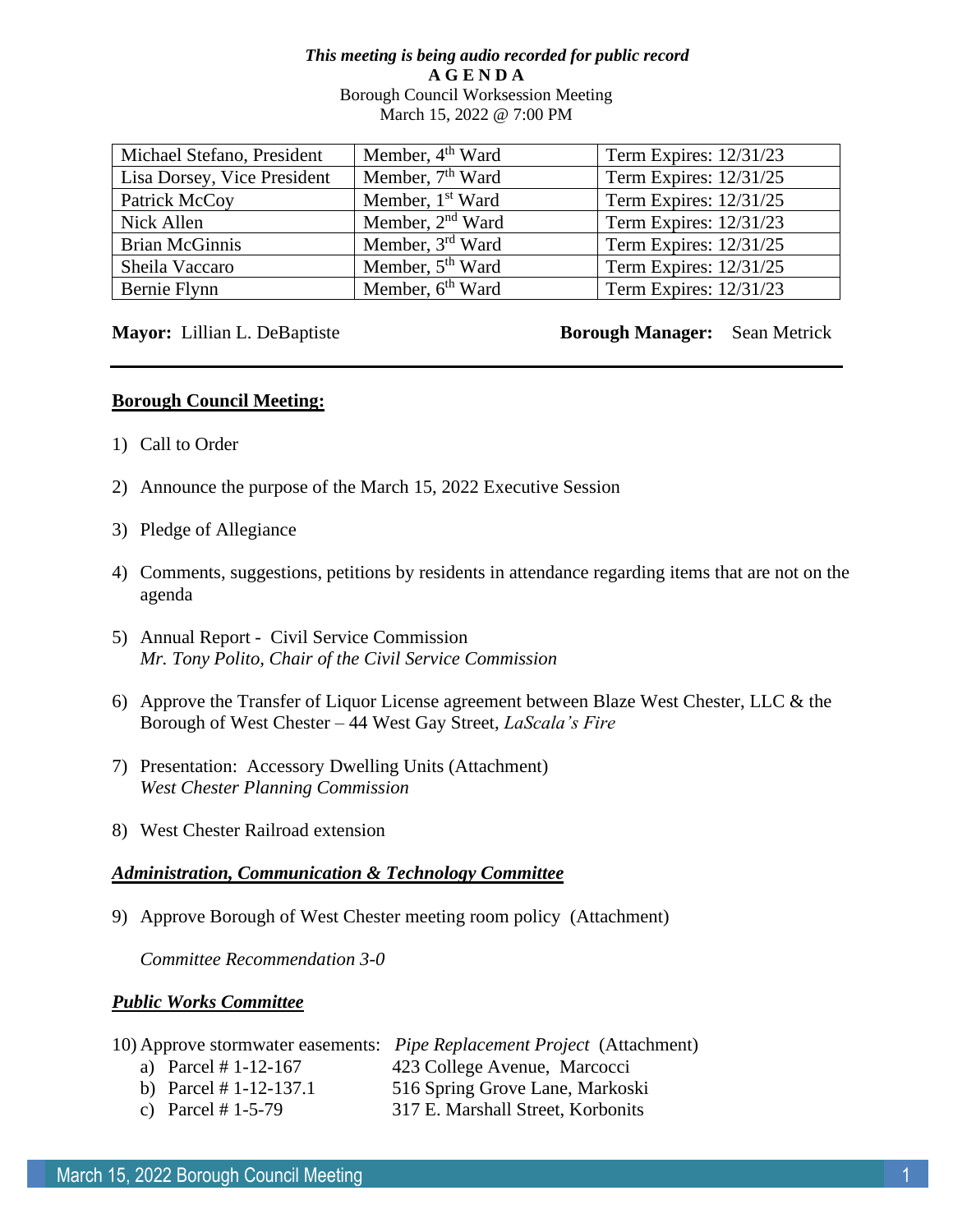*Committee Recommendation 3-0*

11) Approve wastewater bids: (Attachment)

a) Supply and delivery of soda ash *one year contract - Univar Solutions, Inc. - \$81,060.00*

b) Supply and delivery of aluminum chloride hydroxide sulfate *two-year contract - SALCO, Inc. - \$149,050.00*

*Committee Recommendation 3-0*

12) Consider request from the CRC Watershed Association and West Chester Green Team, for assistance with the annual Goose Creek Clean-up on March 26, 2022, to provide use of the Public Works Department parking lot, and employees to collect trash bags and debris

*Committee Recommendation 3-0*

## *Parking Committee*

13) Approve removing the handicap parking space at 338 East Miner Street; and, the handicap parking space at 104 Price Street (Attachment)

*Committee Recommendation 3-0*

14) Approve free street-level parking for *First Friday*, on Friday, May 6th at 4 PM; and, Friday, October 7<sup>th</sup> at 4 PM (Attachment)

*Committee Recommendation 3-0*

# *Public Safety, Events & Quality of Life*

15) Approve the Gay Street closure 2022, from Memorial Day to Labor Day, 24 hours/7 days (Attachments)

*Committee Recommendation 2-1*

16) Approve a Resolution to adopt the Emergency Operations Plan (Attachment)

*Committee Recommendation 3-0*

### *Finance & Revenue Committee*

17) Consider preparing requests for proposals for the Borough of West Chester solicitor, auditor and engineers

*Committee Recommendation 3-0*

18) Approve appointing the following delegates to the Chester County Tax Collection Committee (Attachment)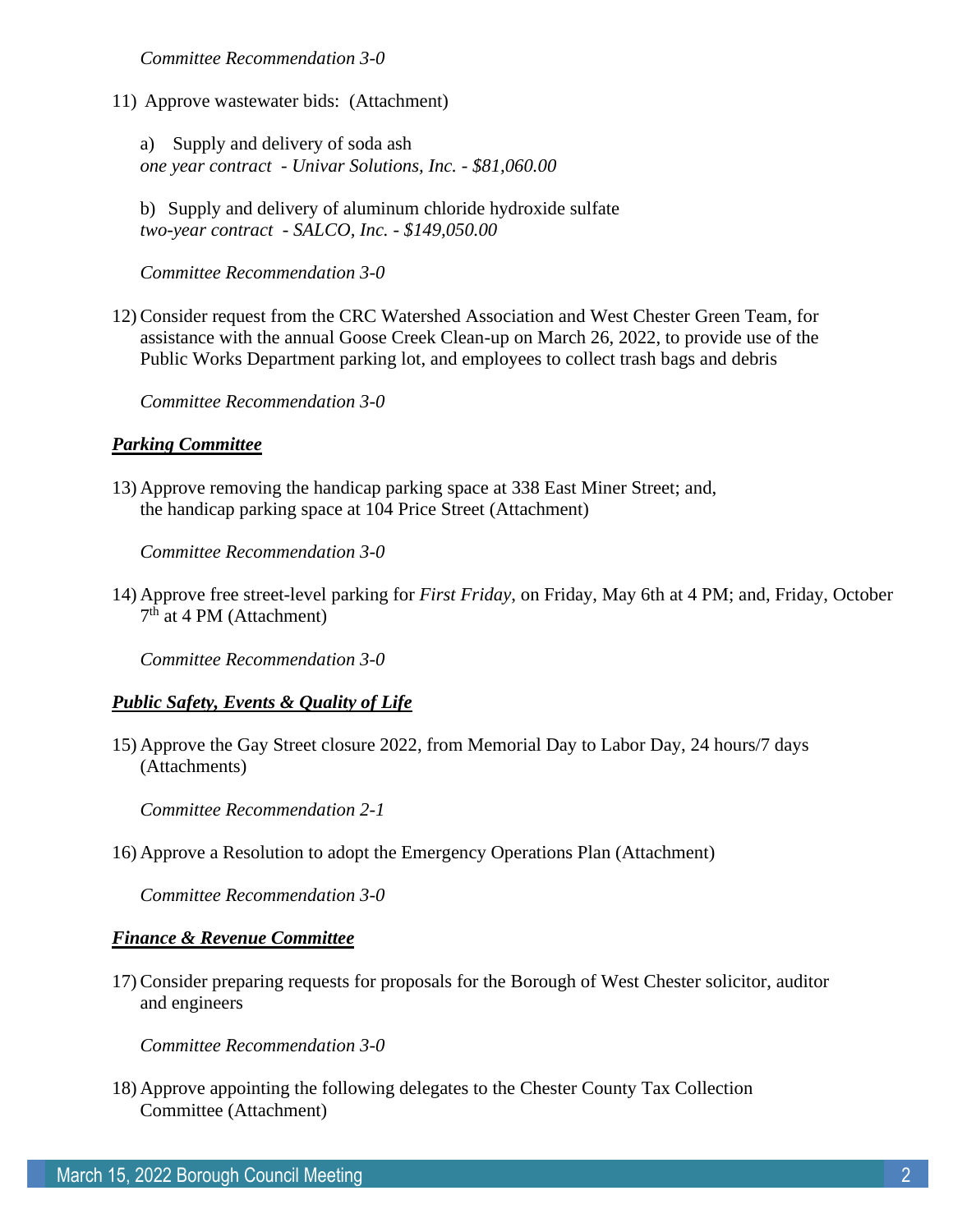- a. Sean Metrick, Primary Voting Delegate
- b. Barbara Lionti, First Alternate Voting Delegate
- c. Nick Allen, Second Alternate Voting Delegate

*Committee Recommendation 3-0*

# *Smart Growth Committee*

19) Discuss the Tree Commission's linear park concept plan at 400-430 E. Gay Street (Attachment)

*Committee Recommendation 3-0*

20) Approve the preliminary land development application for 250 E. Market Street (Attachment)

*Committee Recommendation 3-0*

21) Approve the lot line change application for 601 & 605 Price Street (Attachment)

*Committee Recommendation 3-0*

22) Approve the proposal by Limoncello Restaurant, 9 North Walnut Street, to add a second dining platform at 5 N. Walnut Street (Attachment)

*Committee Recommendation 3-0*

23) Approve waiving the Borough busking laws for the *Fête de la Musique* event on Tuesday, June 21, 2022 (rain date: June 23, 2022) (Attachment)

*Committee Recommendation 3-0*

- 24) Approve the recommendation from the Smart Growth Committee for no Solicitor attendance at the Zoning Hearing relative to the following application: (Attachment)
	- 1. 118 S. Walnut St; Jonathan Deitch Applicant seeks relief from Section 112-802.I(4). to allow a deck to be closer than 3ft to the side lot line.

*Committee Recommendation 3-0*

25) Approve the February 2022 HARB Certificates of Appropriateness: (Attachment)

1. 2021-02: 40 E. Gay St-Opa Tavern - Proposed work: Continued discussion of canopy.

**Recommendation: Approved with the following conditions:** The flashing at the edge of the sheet metal standing seam roof will be limited to 1.5" vertically.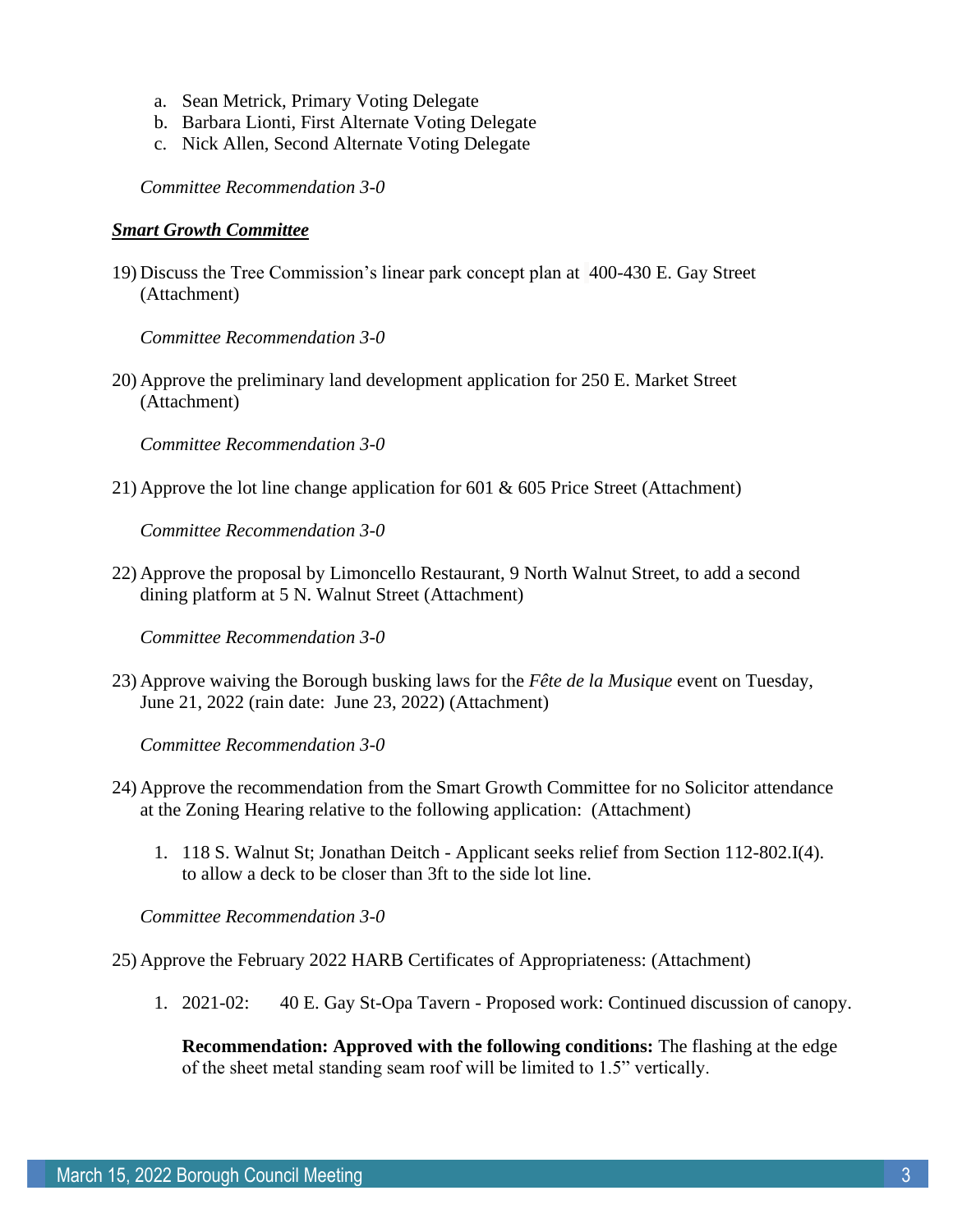2. 2022-03 336 W. Union St.- Proposed work: Renovate carriage house.

**Recommendation: Approved with the following conditions:** *The recommendation for approval is limited to repointing of the brick facades, structural repairs at the interior, and replacement of the roof with a standing seam metal roof. The applicant will return to the HARB with further details on the fenestration improvements planned.* 

3. 2022-04 17 W. Gay St. - Proposed work: Sign.

**Recommendation: Approved with the following conditions**: *That the sign to be installed match the dimensions and details of the pin mounted letter sign that was presented at meeting time at the HARB meeting, superseding the initially submitted sign.*

4. 2022-05 133 N. Church St. - Proposed work: Barber pole & directory sign.

# **Recommendation: Approved as presented**

5. 2022-06: 39 S. Church St - Proposed work: Siding (change from HARB #2022-01)

# **Recommendation: Approved as presented with the following conditions:**

*The James Hardis horizontal plank siding be SMOOTH rather than textured with a 5" exposure.* 

*Committee Recommendation 3-0*

26) Other Business:

- a) Approve the February 15 & 16, 2022 Borough Council Meeting Minutes
- b) Consider changing the meeting time of the Borough Council Worksession and Voting Session
- c) Discuss mask mandate in the Borough Administration Building
- d) Consider contract for temporary employment services

# *Adjournment*